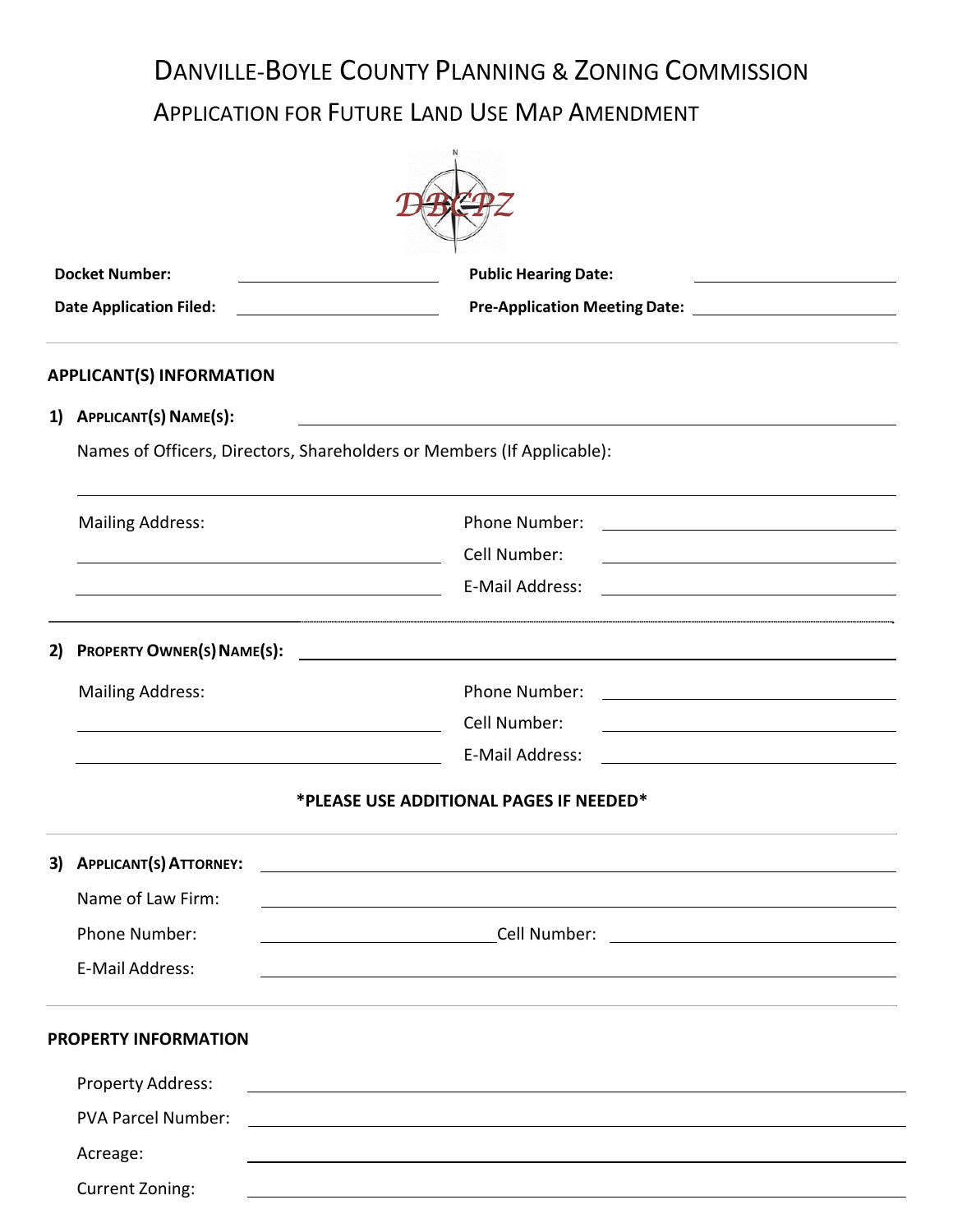## **FUTURE LAND USE MAP (FLUM) AMENDMENT REQUEST**

*Please describe, in detail, the desired FLUM designation request of the property being considered:*

### **FINDINGS REQUIRED FOR FUTURE LAND USE MAP AMENDMENT**

*In order for the Planning Commission to approve the request for a Future Land Use Map (FLUM) amendment, it must make findings of fact in support of its recommendation. Please provide a detailed explanation as to how the proposed FLUM amendment satisfies at least one of the following criteria:*

 A demonstrated over-riding public benefit of the proposed development (this may include the provision of a major public facility or amenity, the provision of a major source of employment or an economic development asset that cannot be accommodated in a location consistent with the current FLUM);

The request is a correction of inconsistencies or mapping errors contained within the FLUM;or

 That the proposed use is clearly compatible with existing surrounding development as demonstrated by the applicant. This review should include a compatibility assessment of the proposed use, which includes, but is not limited to, location and bulk of buildings and other structures, building height, building materials, intensity of use, density of development, location of parking and signage within the surrounding area. In addition, the applicant must prove that the proposed amendment will not result in development that exceeds the capacity of existing infrastructure (such as roads, water, sewer and stormwater).

*Please check (*✓*) one of the above findings of fact and cite specific evidence to address such finding in the space provided below. Please attach additional sheets if more space is needed.*